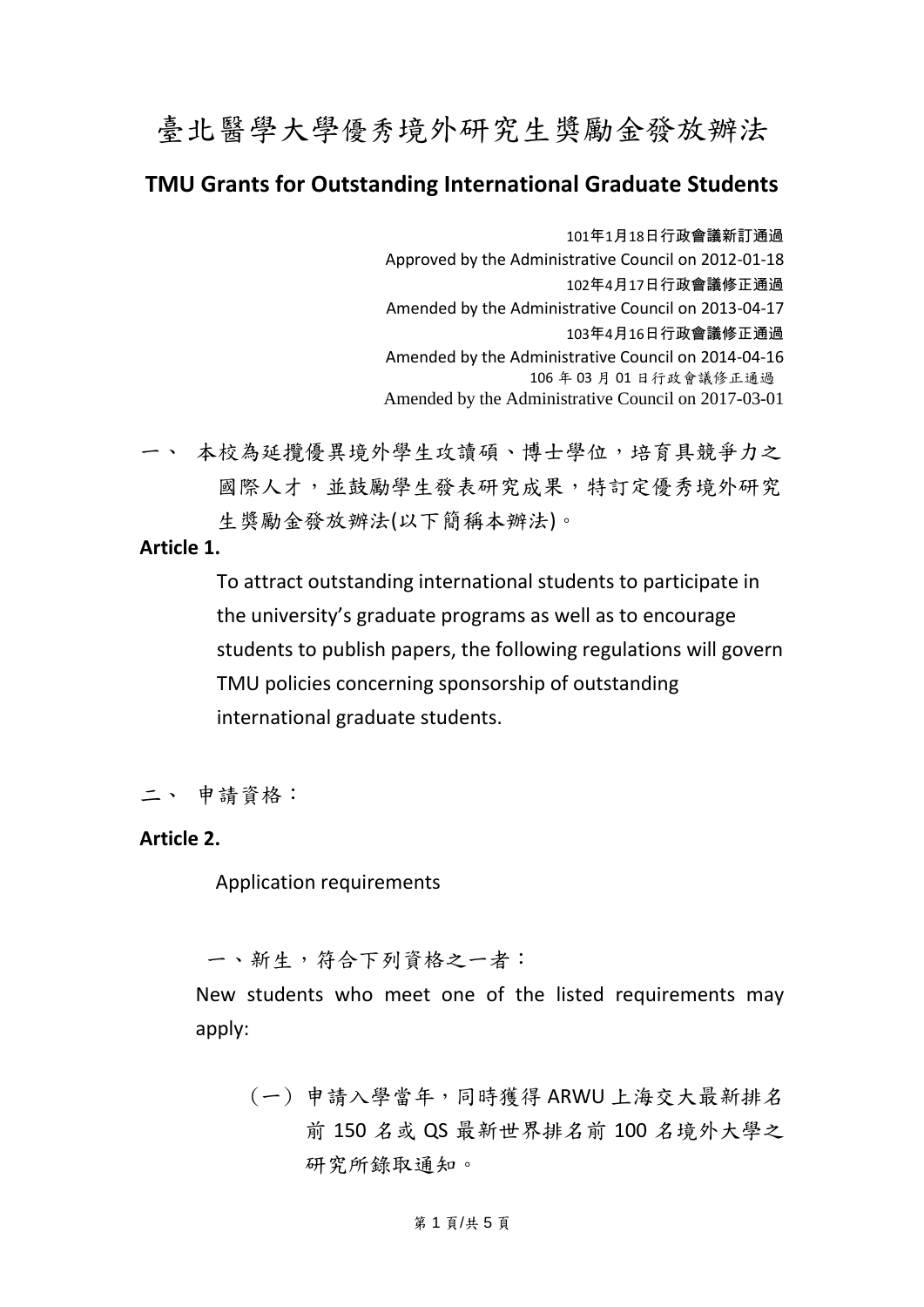New students who received an enrollment letter from one of the best 150 universities (excluding universities in Taiwan) in the latest *Academic Ranking of World Universities* or the best 100 universities (excluding universities in Taiwan) in the latest *QS Ranking of World Universities* in the same year as student applied to TMU.

(二) 入學前之前為 ARWU 上海交大最新排名前 150 名或 QS 最新世界排名前 100 名之境外大學畢業。

New students who graduated from one of the best 150 universities (excluding universities in Taiwan) in the latest *Academic Ranking of World Universities* or one of the best 100 universities (excluding universities in Taiwan) in the latest *QS Ranking of World Universities*.

- (三) 至申請日止三年內,已有擔任第一作者或通訊作者 接受發表於 SCI 或 SSCI 或 EI 之原著論文。 New students who are the first author or corresponding author of a published SCI/SSCI/EI original paper which was accepted within three years prior to their TMU application date.
- (四) 曾獲本校書卷獎之境外學生。 International students who received Academic Achievement Awards from TMU in the past.
- (五) 海外聯合招生委員會及陸生聯招會統一分發,並將 本校志願序列為第一順位之僑陸生(含港澳生),申 請碩士學位者,在本校大學部修讀期間平均成績 82 分(含)以上且畢業班排名前 30%;申請博士學位者,

第 2 頁/共 5 頁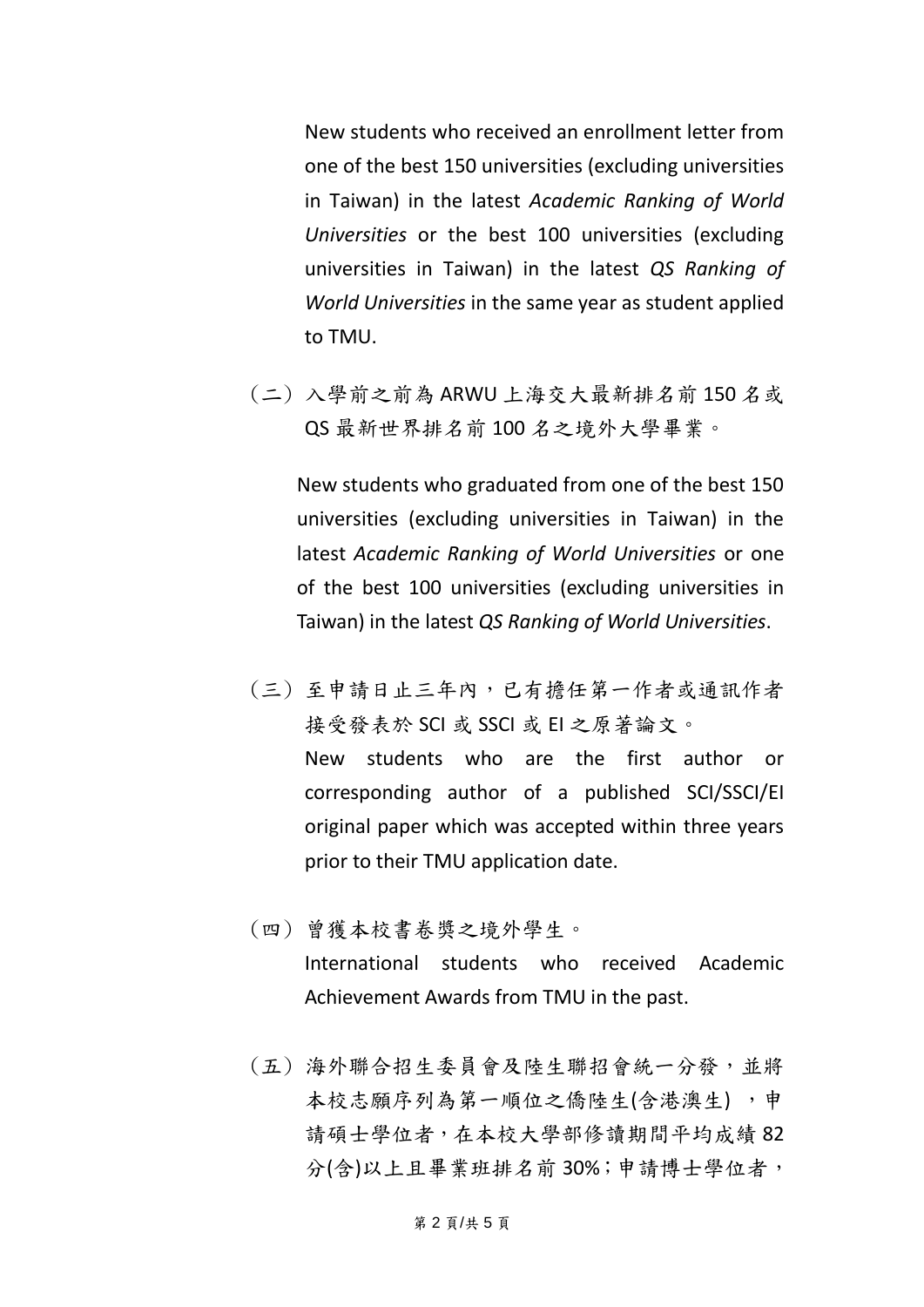在本校碩士修讀期間平均成績 85 分(含)以上。 Overseas Chinese students (including students from Hong Kong and Macau) and mainland Chinese students who listed TMU as their first choice when applying. Those applying for master's degree programs must have an overall average grade of 82 or higher and rank within the top 30% in their class while attending undergraduate programs at TMU. Those applying for Ph.D. programs must have an overall average grade of 85 or higher while attending master's degree programs at TMU.

二、獲得當地政府全額獎學金,且未依本校「外國學生獎助學 金發放辦法」領取獎助學金之碩、博士生者。 Graduate students who receive a full scholarship from their visa issue government and who are not TMU International Student Scholarship recipients.

符合前項第一款資格者,每人每學期最多頒發獎勵金五萬 元,至多獎勵二學年,最遲發放至畢業當學期止。在各學 年度核准預算內,經境外研究生獎勵金審查小組審議獎勵 金額度,受獎生不得同時兼領本校研究所優秀僑生獎學 金、研究生入學優異獎學金等其他同性質補助。

A maximum of NT\$ 50,000 per semester for up to two academic years will be granted to new students who fulfill the first requirement. Within the approved budget in each academic year, the actual amount will be determined by the scholarship committee. Grant recipients are not allowed to receive similar financial aid such as the Outstanding Overseas Chinese Student Scholarship or the Outstanding Graduate Student Scholarship.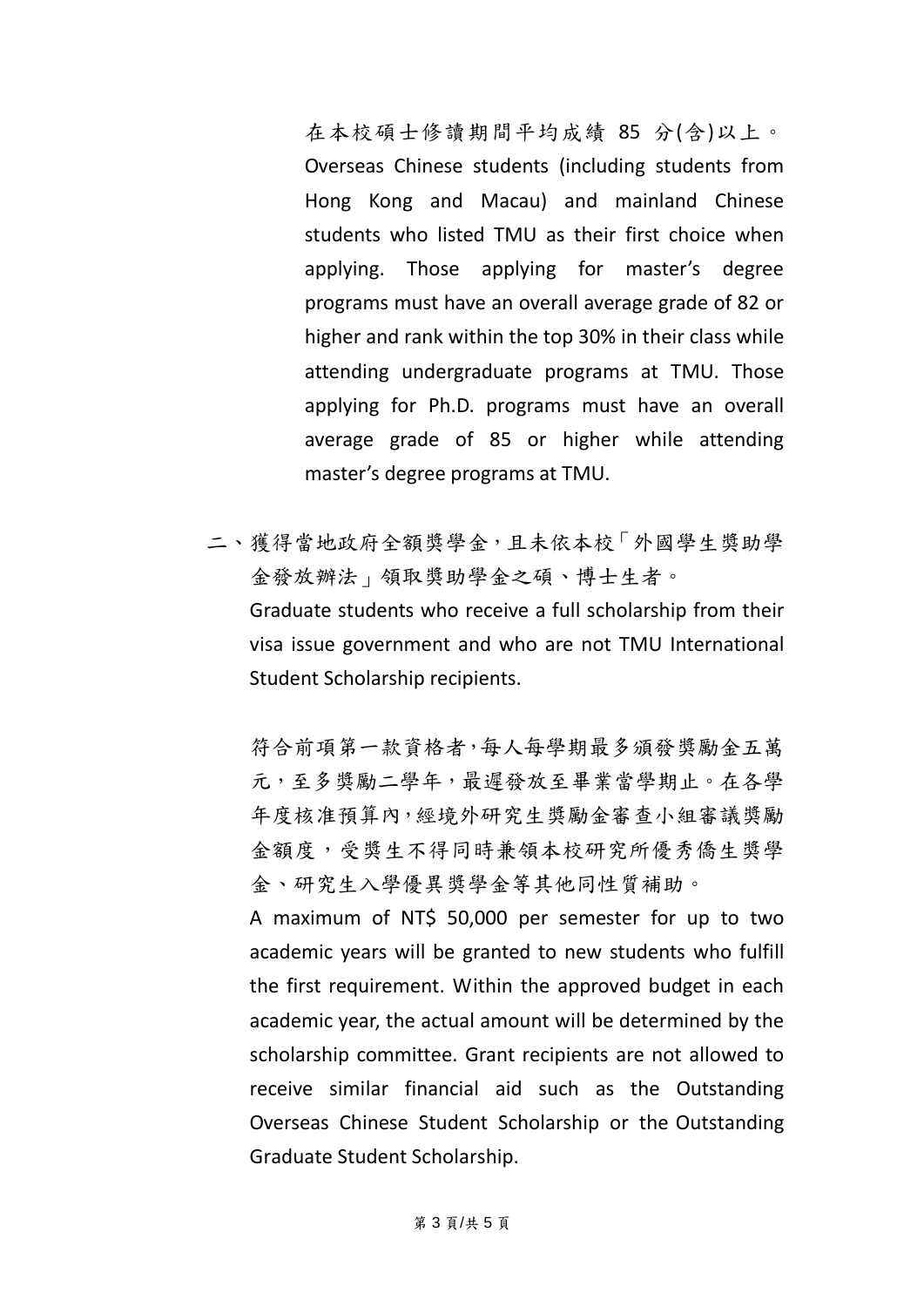符合第一項第二款資格者,每月發放獎勵金新臺幣三 仟 元 ;新生入學自完成註冊之當月開始,第二學年續註 冊舊生自該學年開始之月份開始發放,至該學年度結束為 止(應屆畢業生發放至離校當月,最遲至七月底)。博士最 多獎勵三學年,碩士最多獎勵二學年。

Applicants who fulfill the second requirement may receive NT\$ 3000 on a monthly basis. New students may start receiving the awards after they've completed their enrollment and until the end of the school's fiscal year; continuing students will receive their awards throughout the school's fiscal year. Graduating students will receive their grants until they graduate from the university and no later than the end of July. Qualified doctoral degree students may be awarded for up to three academic years; qualified master's degree students may be awarded for up to two academic years.

三、 符合前條第一項之申請條件者,應檢具申請書及相關資料向國 際事務處審務處審核後,彙整得獎名冊提 報審查小組議決。

#### **Article 3.**

New students who fulfill the first requirement shall submit an application and other required documents to the International Office. The results will be announced after review by the International Office and the scholarship committee.

四、 審查:審查委員由國際長、副國際長一名及各學院推派代表一 名,組成優秀境外研究生獎勵金審查小組審定之。

## **Article 4.**

The evaluation committee shall include the dean and one

#### 第 4 頁/共 5 頁